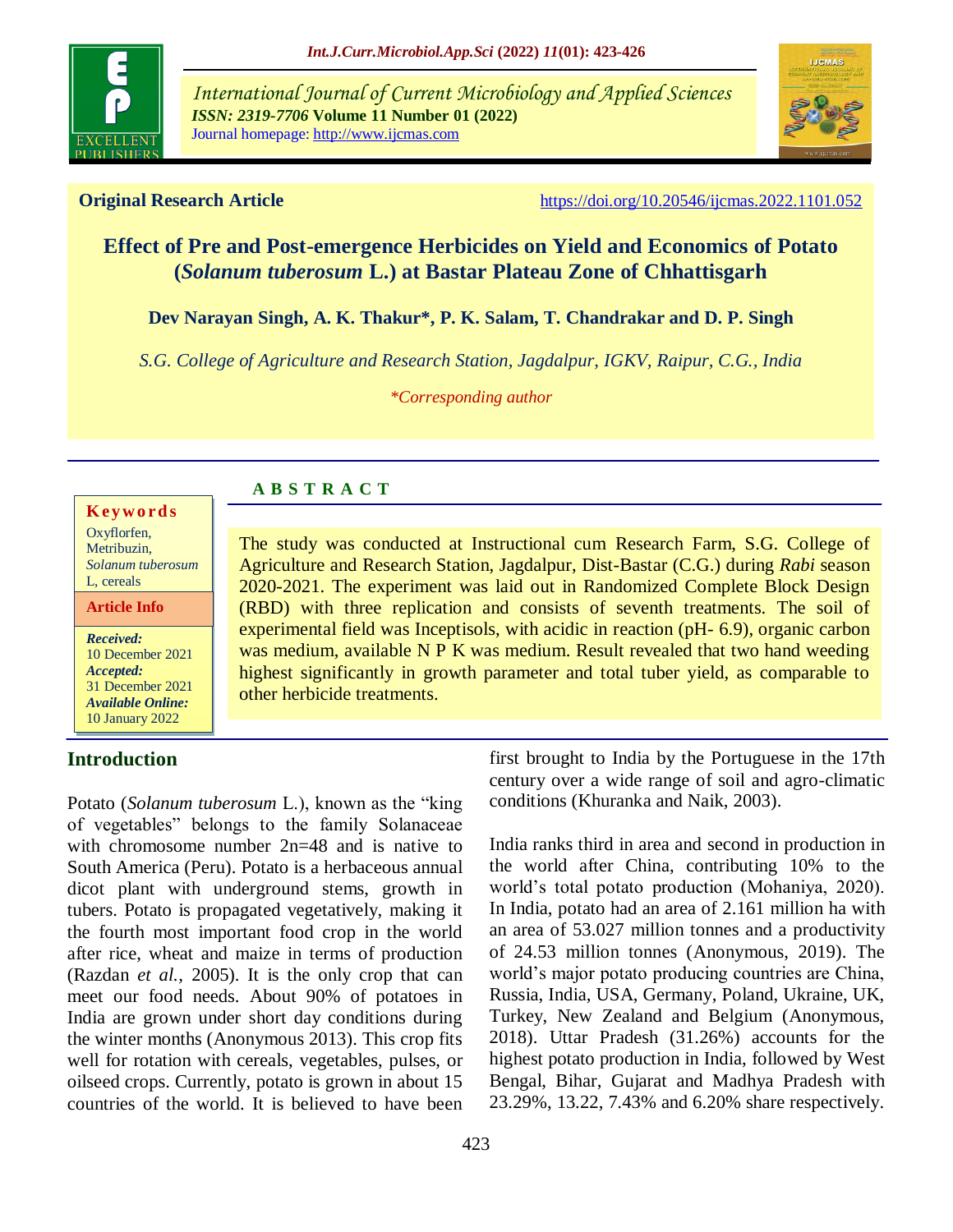The total production of potato in Chhattisgarh is about 0.44 lakh hectare with 5.98 lakh tonnes and productivity 13.74 tonnes hectare (Anonymous, 2013a).

Potato production has a number of constraints, among which weeds often pose a serious problem, making it a very poor competitor with weeds due to their extremely slow growth in the early growth stage. The reduction of yield by weeds is estimated to be around 10 to 80 percent in potatoes (Lal and Gupta, 1984). Therefore, control of weeds in the early stages appears to be very essential as it plays an important role in maximizing tuber production.

#### **Materials and Methods**

A field experiment was conducted during *Rabi*  season of 2020-2021 at Research Farm, S.G. College of Agriculture and Research Station, Jagdalpur, Bastar. The experiment was laid out in Randomized Complete Block Design (RBD) with three replication and consists of seventh treatments. The soil of experimental field was Inceptisols, with acidic in reaction (pH- 6.9), organic carbon was medium, available N P K was medium.

Seventh treatment comprised of Metribuzin 70% WP @ 500 g ha<sup>-1</sup> at 2-3 DAP, Oxyflorfen 23% EC  $@ 250 g ha^{-1} 2-3 DAP$ , Fenoxaprop p ethayl 9.3% EC  $@$  54 g ha<sup>-1</sup> 10-12 DAP, Paraquat Dichloride 24% SL. @ 480 g ha<sup>-1</sup> 10-12 DAP, Pretilachlor 50% EC  $@ 400$  ml ha<sup>-1</sup> 2-3 DAP, Two hand weeding at 20 and 40 DAP, Absolute control. The Potato variety Kufri lalit was planting on 5 December 2020 at a spacing of 60 x 20 cm and using 25 q ha<sup>-1</sup>. A uniform does of fertilizer with 150 kg N, 100 kg  $P_2O_5$  and 120 kg  $K_2O$  ha<sup>-1</sup>. Full does of phosphorus and potassium fertilizer along with half does of nitrogen was apply before planting. While, the rest half does of nitrogen was supplied at 20 DAP.

Plant emergence, Plant height, Number of shoots per plant, Number of leaves per plant, Fresh weight of shoots per plant, Marketable, Unmarketable and total tuber yield, Economics

#### **Results and Discussion**

#### **Growth attributes**

Effect of different herbicides treatments had significant effect on growth and yield during crop growth stages. (Table1).

Plant emergence was no significant due to different herbicides treatment. Significantly taller plant was recorded in treatment two hand weeding  $(T_6)$  in all the growth stages. This trend was possibly due to the minimized weed competition in weed free plot which allow the crop for proper growth with less weed competition as compared to other weed treatments. The results obtained by (Dua *et al.,* 2000, and Channappagoudar *et al.,* 2007b) Significantly higher numbers of shoots per plant were recorded in treatment two hand weeding  $(T_6)$ . Similar finding also observed by (Sharma *et al.,* 2013 and Sharma *et al.,* 1998). Fresh weight of shoots per plant was observed in treatment two hand weeding  $(T_6)$ .

#### **Yield attributes**

Effect of different herbicides application on yield parameters of potato in (Table.2).

Two hand weeding  $(T_6)$  produced statistically higher marketable, unmarketable and total tuber yield (t ha-<sup>1</sup>) which was found on par with the treatment Oxyflorfen 23% EC @ 250 g ha<sup>-1</sup> (T<sub>2</sub>) and Metribuzin 70% WP @ 500 g  $ha^{-1}(T)$  and lowest yield was recorded in treatment Absolute control  $(T<sub>7</sub>)$  among all the treatment. Reason for higher yield of potato tubers may be that the intensity of weeds and weed biomass were low in above treatments resulted in higher yield. Similar results were obtained by (Phogat, 1991 and Bhattacharya, 2005). Effect of different herbicides treatment by hand weeding resulted significantly highest plant height, number of shoots, number leaves per plant, fresh weight of shoots, Marketable, Unmarketable and total tuber yield as compared to herbicide treatments.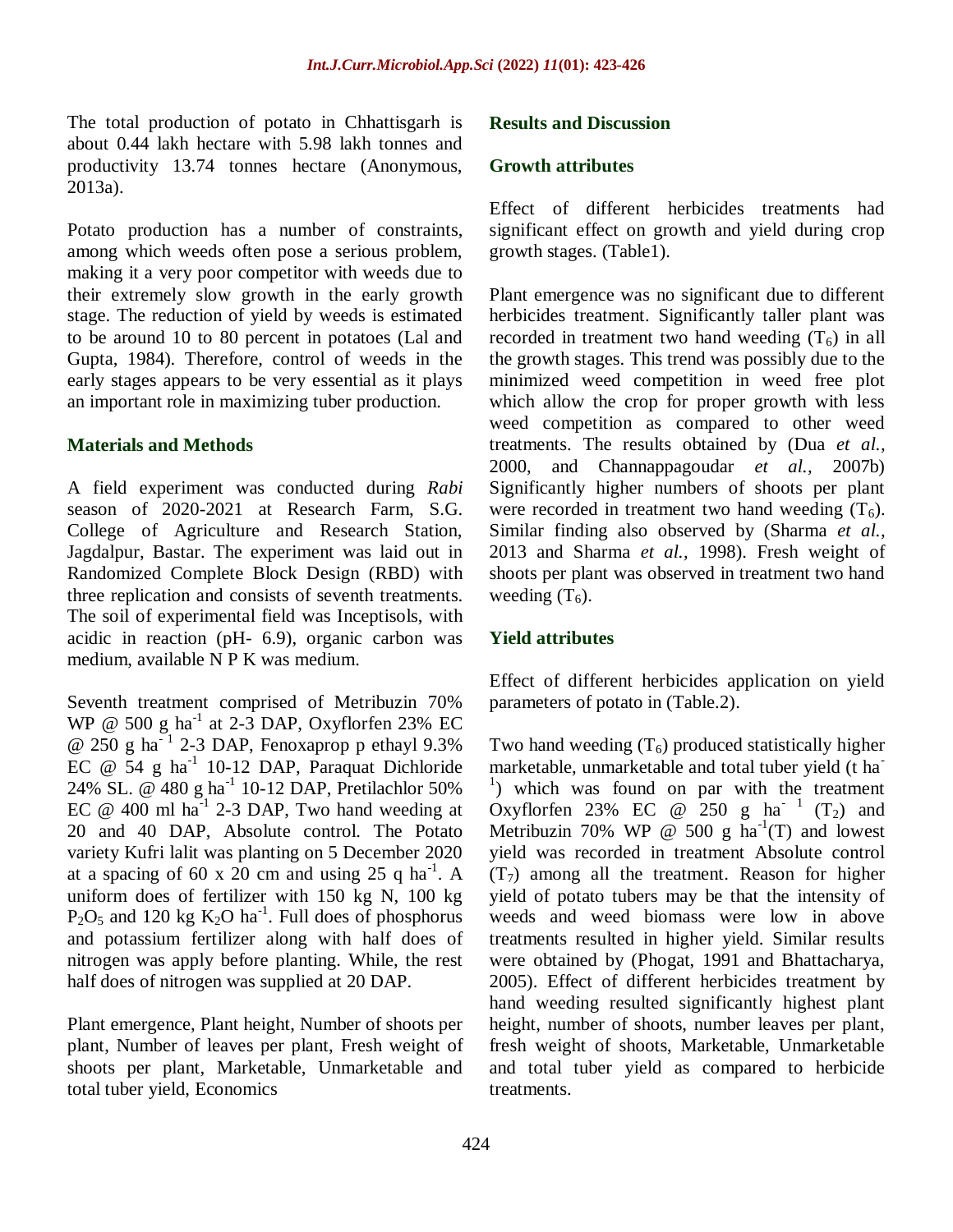|                                                     |       | <b>Plant</b><br>height<br>$(cm)$ | <b>Number</b><br>of shoots<br>per plant | <b>Number</b><br>of leaf<br>per plant | Fresh<br>weight of<br>shoots per<br>plant |
|-----------------------------------------------------|-------|----------------------------------|-----------------------------------------|---------------------------------------|-------------------------------------------|
| T1 Metribuzin 70% WP @ 500 g ha <sup>-1</sup>       | 87.08 | 59.21                            | 4.56                                    | 47.25                                 | 186.79                                    |
| T2 Oxyflorfen 23% EC @ 250 g ha-1                   | 89.75 | 64.02                            | 4.73                                    | 48.48                                 | 195.69                                    |
| T3 Fenoxaprop p ethayl 9.3% EC @ 54 g<br>$ha-1$     | 84.86 | 56.76                            | 3.98                                    | 44.80                                 | 171.23                                    |
| T4 Paraquat Dichloride 24% SL. @ 480 g<br>$ha^{-1}$ | 85.12 | 57.17                            | 4.18                                    | 45.79                                 | 174.35                                    |
| T5 Pretilachlor 50% EC @ 400 ml ha-1                | 83.33 | 54.43                            | 3.90                                    | 44.13                                 | 169.67                                    |
| T6 Two hand weeding At 20 and 40 DAP.               | 91.13 | 66.24                            | 5.18                                    | 52.48                                 | 204.15                                    |
| <b>T7 Absolute control.</b>                         | 82.71 | 53.51                            | 3.66                                    | 41.20                                 | 168.55                                    |
| $SEm+$                                              | 1.83  | 2.62                             | 0.19                                    | 1.88                                  | 8.09                                      |
| $CD (P=0.05)$                                       | N/S   | 8.16                             | 0.59                                    | 5.86                                  | 25.21                                     |
| CV <sub>0</sub>                                     | 3.68  | 7.72                             | 7.68                                    | 7.03                                  | 7.72                                      |

### **Table.1** Effect of different herbicides application on growth of potato

**Table.2** Effect of different herbicides application on yield parameters of potato.

| <b>Treatment</b>                                        | Marketable yield<br>(t/ha) | <b>Unmarketable</b><br>(yield t/ha) | <b>Total yield</b><br>(t/ha) |
|---------------------------------------------------------|----------------------------|-------------------------------------|------------------------------|
| T1 Metribuzin 70% WP @ 500 g ha <sup>-1</sup>           | 20.48                      | 3.07                                | 23.55                        |
| T2 Oxyflorfen 23% EC @ 250 g ha <sup>-1</sup>           | 20.81                      | 3.12                                | 23.93                        |
| T3 Fenoxaprop-p-ethayl 9.3% EC @ 54 g ha <sup>-1</sup>  | 16.59                      | 2.49                                | 19.07                        |
| T4 Paraquat Dichloride 24% SL. @ 480 g ha <sup>-1</sup> | 19.59                      | 2.94                                | 22.53                        |
| T5 Pretilachlor 50% EC @ 400 ml ha <sup>-1</sup>        | 16.45                      | 2.47                                | 18.91                        |
| T6 Two hand weeding At 20 and 40 DAP                    | 21.22                      | 3.18                                | 24.40                        |
| <b>T7 Absolute control</b>                              | 12.87                      | 1.93                                | 14.80                        |
| $SEm+$                                                  | 1.28                       | 0.19                                | 1.47                         |
| $CD (P=0.05)$                                           | 3.99                       | 0.60                                | 4.59                         |
| CV <sub>0</sub>                                         | 12.16                      | 12.19                               | 12.15                        |

## **References**

- Anonymous, 2013 a. Directorate of Horticultural State Govt., Chhattisgarh, Raipur.
- Anonymous, 2013 a. Directorate of Horticultural State Govt., Chhattisgarh, Raipur.
- Anonymous, 2018. Horticultural Statistics At a Glance-2017. Ministry of Agriculture and Farmers Welfare, Department of Agriculture, Cooperation and farmers Welfare. Horticulture Statistics Division, Government

of India.

- Anonymous, 2019. National Horticulture Board. Ministry of Agriculture. Government of India, Gurgaon.
- Bhattacharya, S. P. 2005. National Biennial Conference, ISWS, PAU, Extended Summaries, No. 146, pp 250-252.
- Channappagoudar, B. B., Biradar, N. R., Bharmagoudar, T. D., Koti, R. V. 2007b. Influence of herbicides on morphophysiological growth parameters in